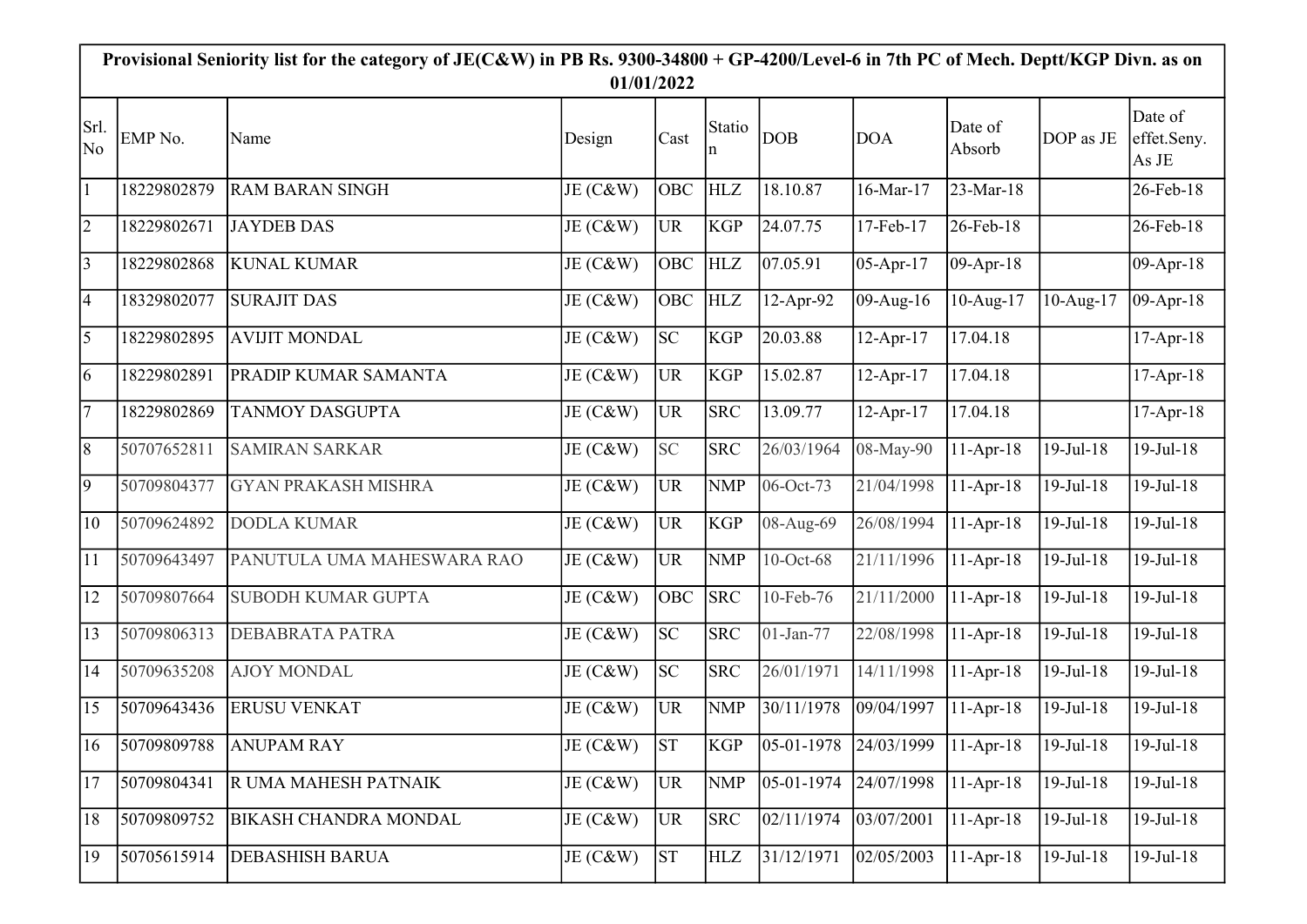| Srl.<br>No   | EMP No.     | Name                      | Design   | Cast       | Statio<br>n | DOB                 | <b>DOA</b> | Date of<br>Absorb | DOP as JE    | Date of<br>effet.Seny.<br>As JE |
|--------------|-------------|---------------------------|----------|------------|-------------|---------------------|------------|-------------------|--------------|---------------------------------|
| 20           | 50709640496 | <b>RAJIB DAS</b>          | JE (C&W) | <b>UR</b>  | <b>SRC</b>  | 29/02/1976          | 12/08/1996 | 18-Dec-18         | $07$ -Jan-19 | $07$ -Jan-19                    |
| 21           | 50714106949 | <b>SARJOM BODRA</b>       | JE (C&W) | <b>ST</b>  | <b>NMP</b>  | 15/07/1979          | 28/08/2012 | $21$ -May-18      | 31-May-19    | 31-May-19                       |
| 22           | 50714103001 | <b>SANJIB KUMAR TOPPO</b> | JE (C&W) | <b>ST</b>  | <b>HLZ</b>  | 25/01/1981          | 08/06/2007 | $21$ -May-18      | $06$ -Jun-19 | 06-Jun-19                       |
| 23           | 18229803784 | <b>ANGSHUMAN DAS</b>      | JE (C&W) | <b>UR</b>  | <b>SRC</b>  | 21-10-1989          | 30-01-2019 | $30-01-2020$      |              | 30-01-2020                      |
| 24           | 50714100094 | V.V.K.MOHAN               | JE (C&W) | <b>UR</b>  | <b>SHM</b>  | 01/06/1972          | 06/03/2004 |                   | 22-07-2020   | 22-07-2021                      |
| 25           | 50714103594 | <b>PINAKI MAJUMDER</b>    | JE (C&W) | <b>SC</b>  | <b>SRC</b>  | 25-Aug-85           | 12-Oct-07  |                   | 22-07-2020   | 22-07-2021                      |
| 26           | 18229806167 | NAGESHWAR GOPE            | JE (C&W) | OBC        | <b>SHM</b>  | 04-06-1995          | 06-08-2020 | $ 07-08-2021$     |              | 07-08-2021                      |
| 27           | 18229806106 | <b>GOPI PARAMANIK</b>     | JE (C&W) | <b>OBC</b> | <b>KGP</b>  | 09-08-1996          | 06-08-2020 | $07 - 08 - 2021$  |              | 07-08-2021                      |
| 28           | 18229806108 | <b>SHARE ZAMAN</b>        | JE (C&W) | UR         | <b>NMP</b>  | 09-03-1996          | 06-08-2020 | $07 - 08 - 2021$  |              | 07-08-2021                      |
| 29           | 18229806105 | KANCHAN KUMARI            | JE (C&W) | UR         | <b>NMP</b>  | 15-02-1993          | 06-08-2020 | $07 - 08 - 2021$  |              | 07-08-2021                      |
| 30           | 18229806107 | MANISH KUMAR              | JE (C&W) | OBC        | <b>NMP</b>  | 15-10-1990          | 06-08-2020 | $07 - 08 - 2021$  |              | 07-08-2021                      |
| 31           | 18229806156 | VISHAL KUMAR PARHI        | JE (C&W) | UR         | <b>KGP</b>  | 25-12-1995          | 06-08-2020 | $07 - 08 - 2021$  |              | 07-08-2021                      |
| 32           | 18229806169 | <b>DEWANAND MAHTO</b>     | JE (C&W) | OBC        | <b>SHM</b>  | 21-07-1973          | 06-08-2020 | 07-08-2021        |              | 07-08-2021                      |
| $ 33\rangle$ | 18229806157 | <b>SHASHI KUMAR</b>       | JE (C&W) | OBC        | <b>NMP</b>  | $\sqrt{03-05-1996}$ | 06-08-2020 | $07 - 08 - 2021$  |              | 07-08-2021                      |
| 34           | 18229806159 | JAGANNATH PAUL            | JE (C&W) | UR         | <b>NMP</b>  | 22-08-1976          | 06-08-2020 | $07 - 08 - 2021$  |              | $\overline{07-08-2021}$         |
| 35           | 18229806158 | <b>JALESHWAR MAHATO</b>   | JE (C&W) | OBC        | <b>NMP</b>  | 30-08-1995          | 06-08-2020 | $07 - 08 - 2021$  |              | 07-08-2021                      |
| 36           | 18229806165 | <b>AFTAB ALAM ANSARI</b>  | JE (C&W) | UR         | <b>SHM</b>  | 02-08-1976          | 06-08-2020 | $ 07-08-2021$     |              | 07-08-2021                      |
| 37           | 18229806243 | <b>DEBASIS DAS</b>        | JE (C&W) | <b>OBC</b> | <b>SRC</b>  | 03-04-1994          | 26-08-2020 | 30-08-2021        |              | 30-08-2021                      |
| 38           | 18229806166 | PRABHAT KUMAR CHHOTU      | JE (C&W) | <b>OBC</b> | KGP         | 18-09-1997          | 07-08-2020 | 30-08-2021        |              | 30-08-2021                      |
| 39           | 18229806103 | <b>BHAGIRATH KUMAR</b>    | JE (C&W) | OBC NMP    |             | 09-03-1992          | 18-08-2020 | 30-08-2021        |              | 30-08-2021                      |